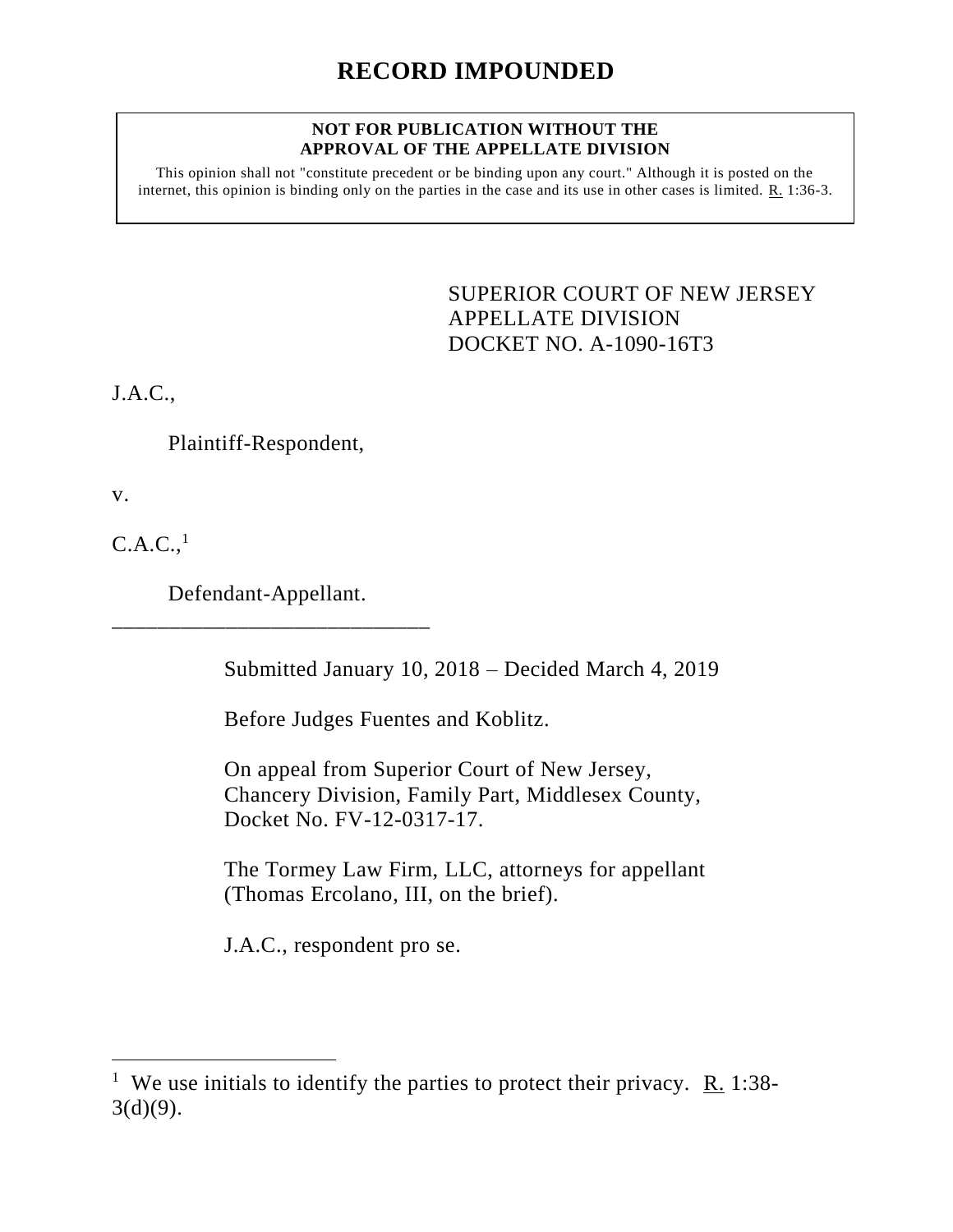The opinion of the court was delivered by

## FUENTES, P.J.A.D.

This appeal concerns the validity of a Final Restraining Order (FRO) issued by the Family Part under the Prevention of Domestic Violence Act, (PDVA), N.J.S.A. 2C:25-17 to -35, against defendant C.A.C., plaintiff J.A.C.'s former husband. The parties resided in California while married and had two children, a girl age fifteen years old and a boy who is now eleven years old. They divorced in 2010. Plaintiff thereafter relocated to New Jersey with the children. Defendant remained in California, remarried, and has a three-year-old daughter with his current wife.

The incident that gave rise to plaintiff seeking relief under the PDVA occurred on August 9, 2016, when the parties' then nine-year-old son was vacationing with his father in California pursuant to the parenting time schedule approved by the court as part of the final judgment of divorce. The parties began exchanging text messages about their son on August 9, 2016 at approximately 10:00 p.m., Eastern Standard Time. Plaintiff testified she told defendant to stop texting her at 11:00 p.m., which was eight o'clock in the evening in California. Although defendant did not heed this time restriction, the judge found plaintiff did not become aware of these text messages from defendant until eleven o'clock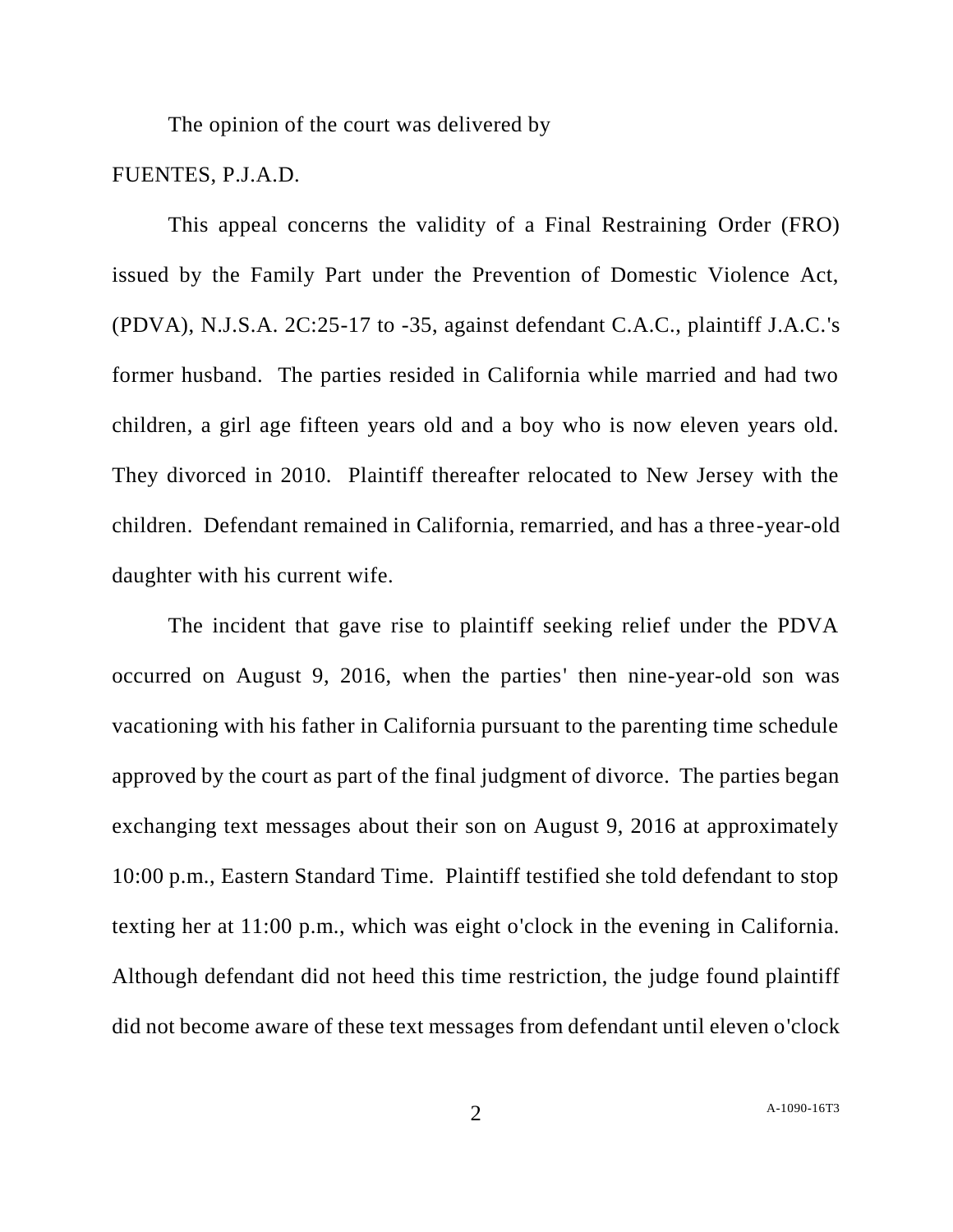the next morning. Furthermore, without making any findings as to the content of defendant's text messages, the judge concluded defendant harassed plaintiff under N.J.S.A. 2C:33-4, by "continuing to [send] those messages . . . because the only purpose that could be deemed to have occurred was with the purpose to harass. There was no longer a[n] . . . ongoing discussion about the child, but rather back and forth between . . . the parties."

Based on the evidence presented at the FRO hearing and mindful of our standard of review, we reverse.

I

The PDVA complaint plaintiff filed on August 10, 2016, that formed the basis for the issuance of a temporary restraining order against defendant, described the predicate act of domestic violence as follows:

> The plaintiff states the defendant harassed her by sending her an excessive number of text messages[.] The plaintiff wanted to know where her son was, as he is currently visiting the defendant in California. The plaintiff asked him to stop texting her at 11:17 pm and he sent 7 more text messages after that until about 2 am EST. The defendant stated on one of the text messages he will contact the plaintiff's place of employment and place a complaint. The plaintiff took that statement as a threat. The plaintiff is afraid of the defendant.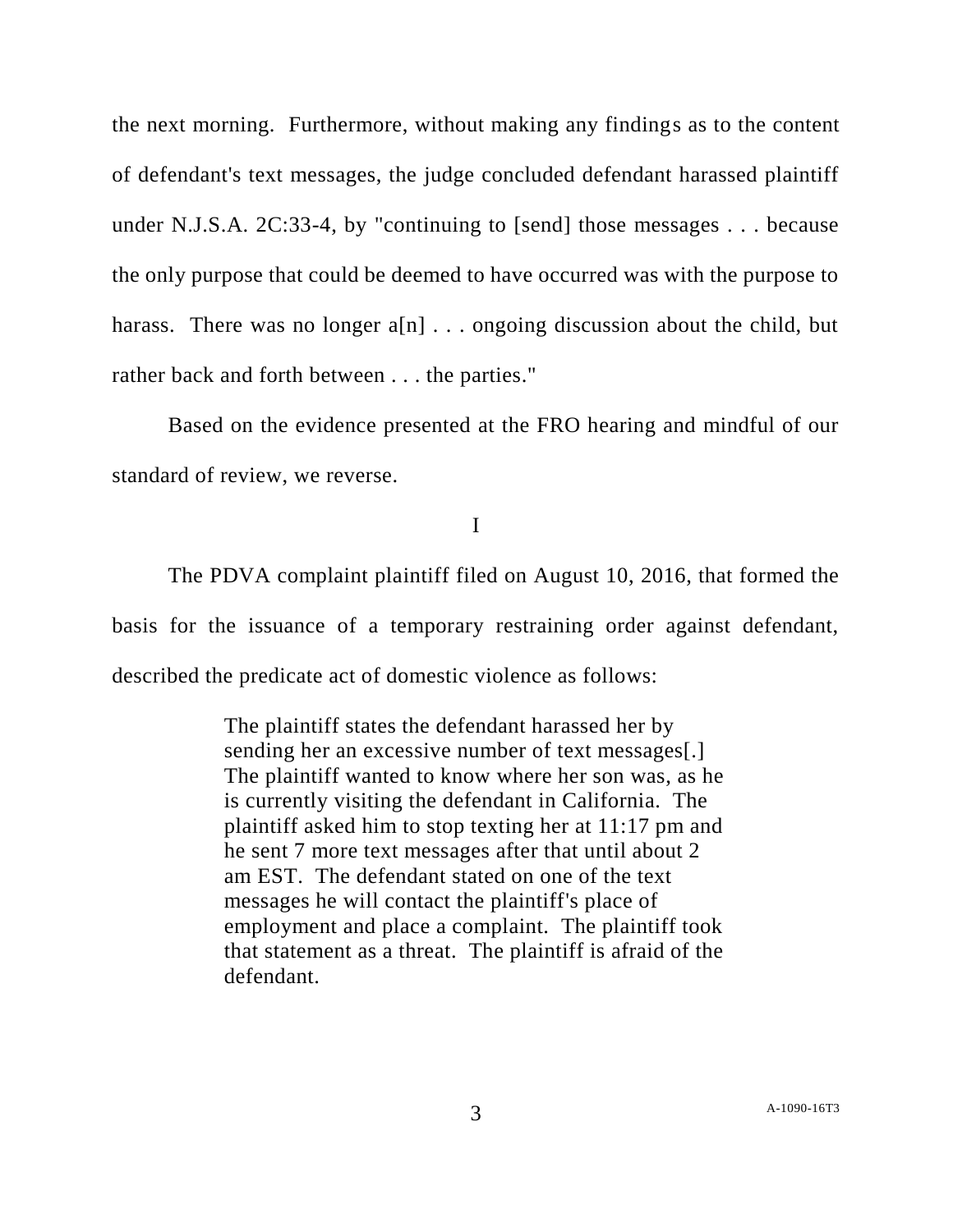Plaintiff appeared at the FRO hearing pro se. Defendant was represented by private counsel. Before hearing her testimony, the judge addressed plaintiff directly and explained to her that she would be the first person to testify and to "tell me the reasons why a final restraining order should be issued. After you finish testifying, the defendant's attorney will have an opportunity to ask you questions regarding your testimony."

In lieu of asking plaintiff questions based on the allegations she made in her domestic violence complaint, the judge allowed plaintiff to testify in a narrative style. Defendant's counsel did not object. The judge thus simply asked plaintiff: "Tell me what happened." In response, plaintiff engaged in a stream of consciousness, uninterrupted account of her tumultuous relationship with defendant that covered nine transcription pages. In the course of this freewheeling testimony, plaintiff mentioned defendant's text message allegedly threatening her job only once. She provided the following account of its content:

> And . . . he continued to text [me] til like 2:00 in the morning when I'm asleep. And then the worst part is the whole texting was that he threatened to call my employer to tell me that they should check into my internet usage because I stalk him. Whichever - whatever that means I don't know.

I don't know what I could be stalking or what internet usage he could be, you know, monitoring. So, it just - - the years of the - - harassing comments [.]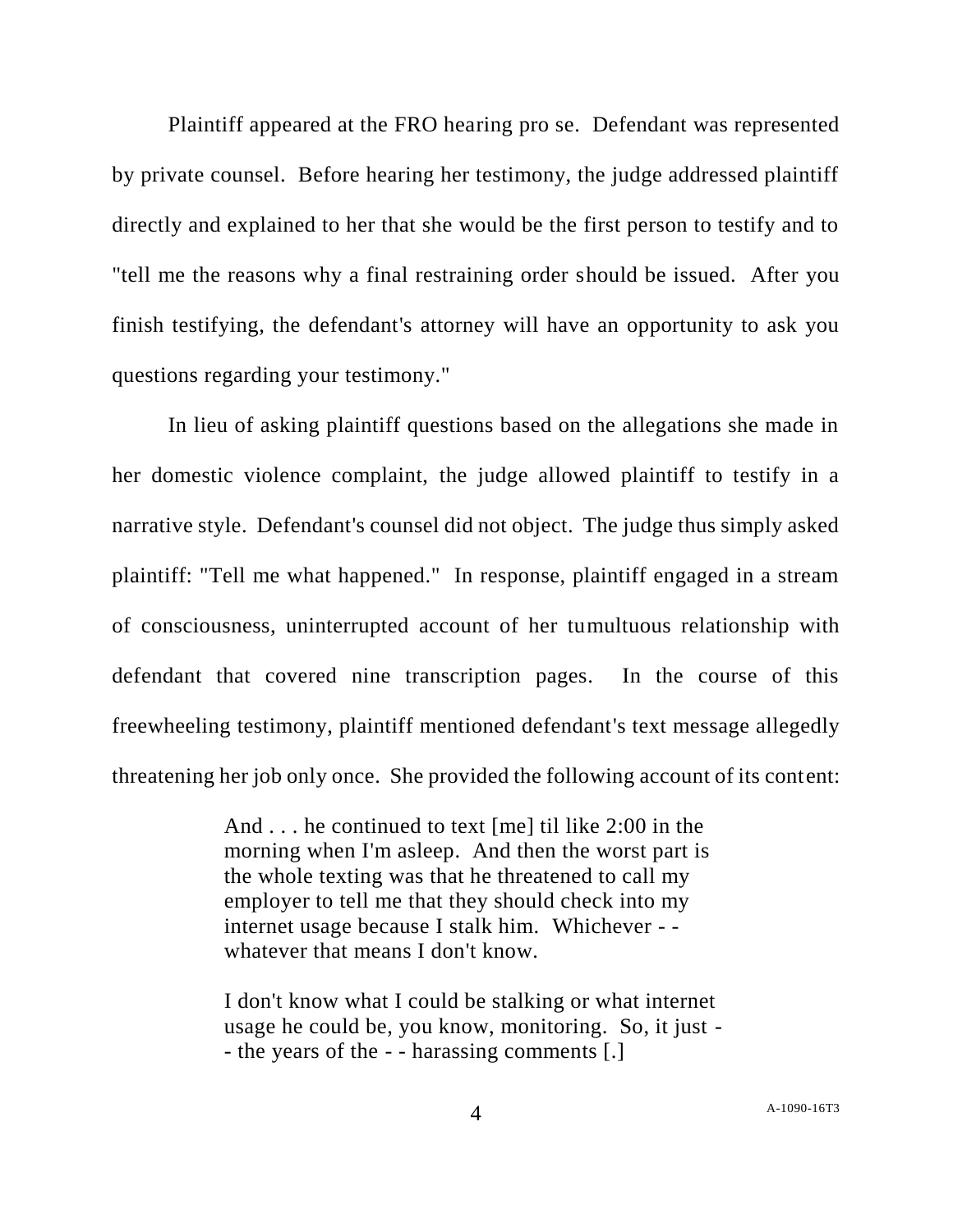Plaintiff did not produce a printed copy of this text message or any of the other text messages defendant allegedly sent her in the early morning hours of August 10, 2016. Plaintiff acknowledged, however, that the text messages did not wake her up because she had her cellphone on "vibrate."

On cross-examination by defense counsel, plaintiff testified that earlier on August 9, 2016, she called defendant in California to talk to her son, who was then on vacation with his father. Plaintiff conceded that defendant told her the boy was asleep because he was tired from swimming. However, when counsel asked her if defendant told her that the boy would call her back when he woke up, plaintiff stated: "I don't know if that was the case. So I can't say yes or no." After a brief contentious exchange with defense counsel about whether the child awoke by himself or was awoken by defendant, plaintiff conceded the boy was able to speak to her on the phone. This prompted the following testimony:

Q. And you spoke with him?

A. Correct.

. . . .

Q. He has just woke up, correct?

A. Yeah.

Q. But, then you believed that perhaps he was drugged and you called the police?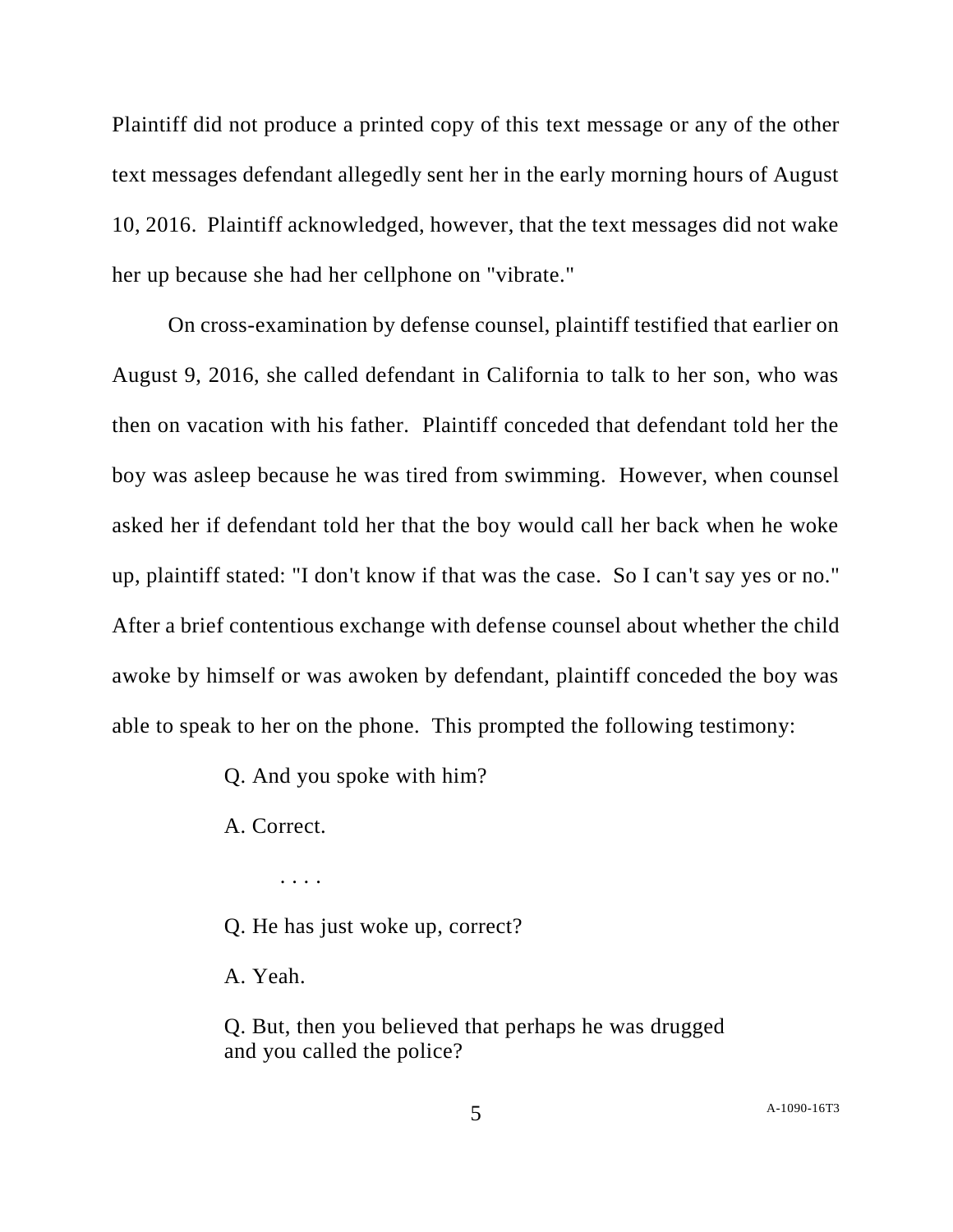A. That is not why, no.

Q. You called the police - -

A. That was way - -

Q. - - after you spoke with him?

A. - - prior to that. That was when he refused to tell me where my son was. And I'm 2,500 miles away. And any mother should be concerned when their exhusband who has their child. Their ten year old, refuses to share such vital information.

. . . .

 $\overline{a}$ 

. . . [H]e finally told me after the police had been called.

Q. But, he did tell you eventually where he had been.

A. At 10:47 p.m., correct.<sup>2</sup>

Plaintiff also conceded that "about a week later" the child sent her a photograph showing defendant had taken him to "Medieval Times" as a belated birthday celebration because defendant did not have parenting-time during his son's actual birthdate. Plaintiff also called her mother as a witness. However, her testimony was not relevant to the allegations plaintiff identified as predicate acts of harassment by defendant in the PDVA complaint.

<sup>&</sup>lt;sup>2</sup> This was Eastern Standard Time. Thus, it was 7:47 p.m. in California.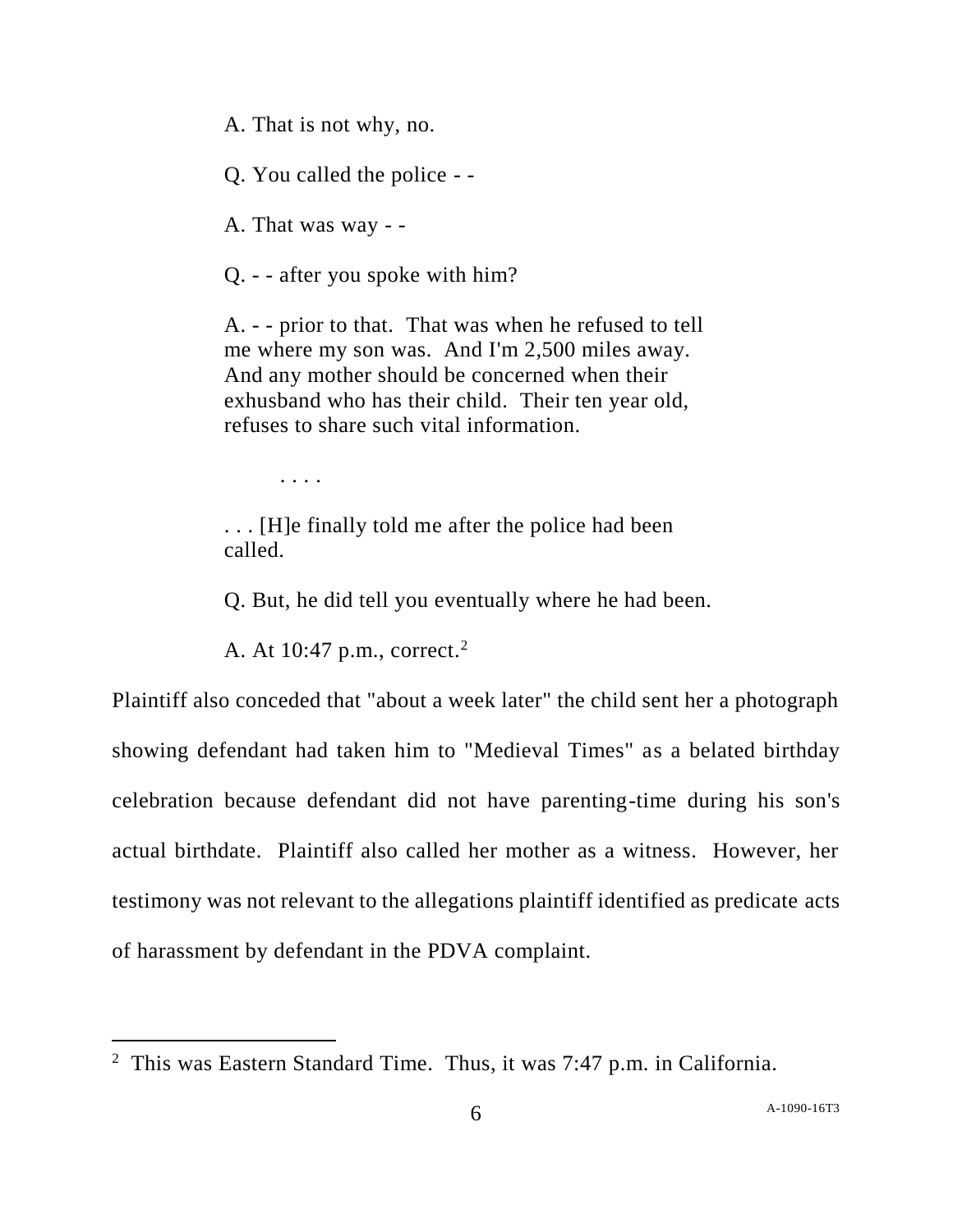Defendant testified in his own defense. Directing his client's attention to plaintiff's testimony alleging that he told her he was going to contact her employer, Rutgers University, defense counsel asked defendant: "Why did you say that?" Defendant explained that as a real estate agent, he had set up a website to advertise his services. One of the features of the website allows him to monitor his internet traffic or "visitor stats." This also allows him to determine what pages of the website generate more visitors and how much time each visitor spends on each page. This information enables him to adjust the webpages to target the visitors' interests and "gain more business."

Defendant also explained that this feature also allowed him to see the visitors' "server name or IP address." Through this process, defendant testified he noticed a particular server name or IP address "repeatedly checking" his website. Defendant testified that an IP address from Rutgers checked his website ninety-four times. When defense counsel completed defendant's direct testimony, the judge asked plaintiff if she had any questions of the witness. Plaintiff asked the following question:

> [W]hy is [defendant bringing up] . . . an incident that happened in May of 2011? What pertinence does that have on the current situation that he should threaten to call my employer and potentially get me fired from my job? I have the proof. I can actually show you.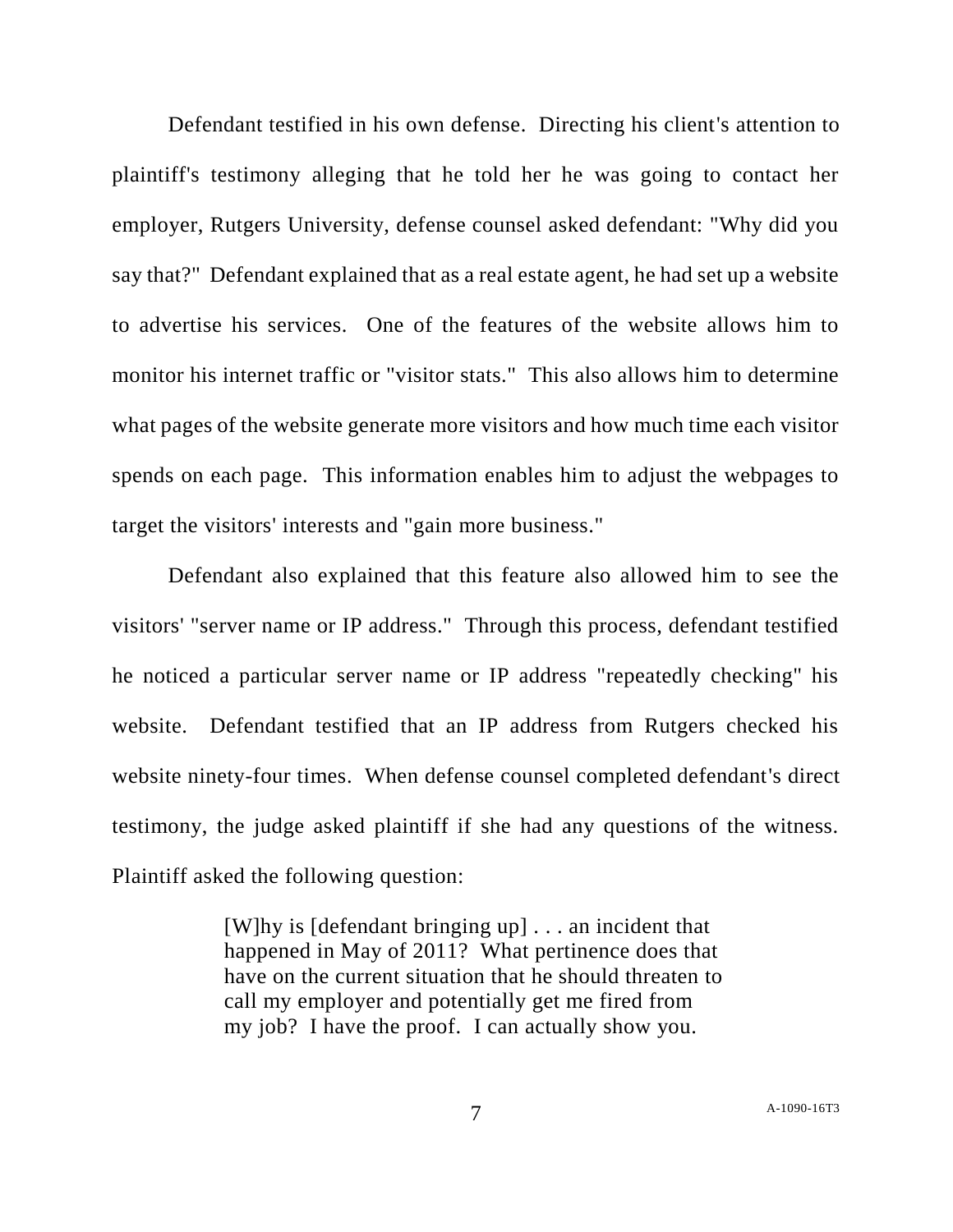THE COURT: What's your question?

PLAINTIFF: Why - - is he bringing in something from 2011 and making it pertin - -

THE COURT: What's - - what's 2011?

PLAINTIFF: That's when this - - this apparent situation happened.

. . . .

THE COURT: [Addressing defendant] Okay. The month that you're talking about was that recently or was that in 2011?

DEFENDANT: It was in 2011, Your Honor.

THE COURT: Okay. Next question.

PLAINTIFF: That's all I have to say.

In his summation, defense counsel argued plaintiff did not prove, by a preponderance of the evidence, that defendant sent the seven text messages with an intent to harass. Counsel claimed the record reflects "[t]here was a back and forth conversation via text message." The seven text messages that formed the basis for the harassment charge "were sent as part of that whole conversation." Counsel also argued plaintiff did not prove defendant sent these seven texts "deliberately to wake the plaintiff up." According to defense counsel, the record merely reflected the parties were "unfortunately . . . part of [a] contentious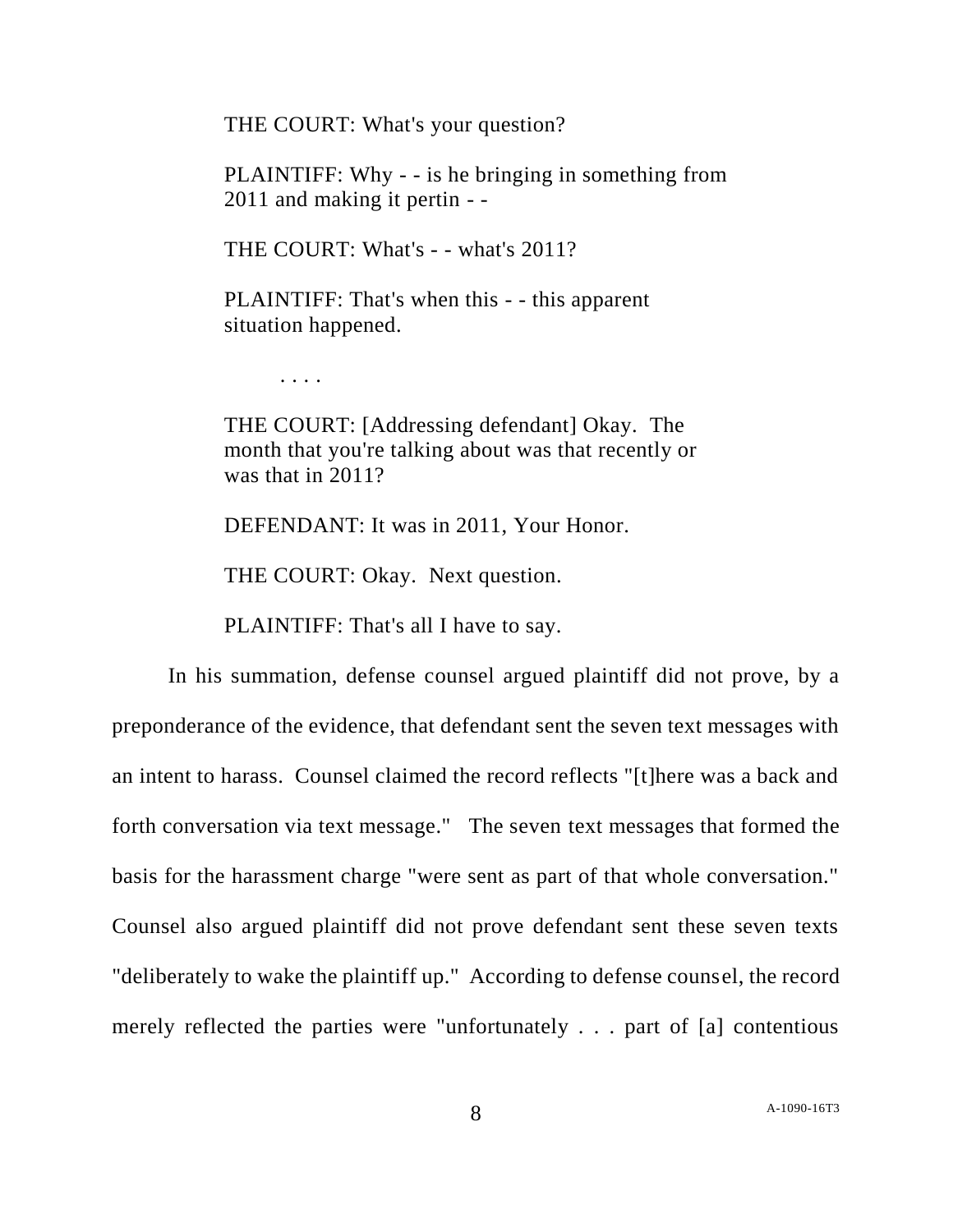divorce, engaged . . . [in] not . . . the most admirable conduct . . . [.] But it certainly does not rise to a level of harassment under the criminal code." Finally, even assuming defendant's seven text messages constituted harassment, defense counsel argued there was no basis to find a restraining order is warranted to protect plaintiff from further abuse by defendant under the second prong in Silver v. Silver, 387 N.J. Super. 112, 127 (App. Div. 2006).

Against this backdrop, the judge made the following findings in support of his decision to issue an FRO against defendant:

> The defendant continued to send another series of text messages totaling seven between 11:00 o'clock in the evening on August  $9<sup>th</sup>$ , until approximately 2:00 o'clock in the morning on August  $10<sup>th</sup>$ .

> The plaintiff testified candidly that - - that she did not want to carry on the conversation via text. She also indicated that she was annoyed and alarmed by those continuing text messages being received by the - - by the defendant.

So, I do find that the - - his continuing to make those messages was in fact an act of harassment because the only purpose that could be deemed to have occurred was with the purpose to harass. There was no longer a - - a discussion - - ongoing discussion about the child, but rather, back and forth between - - between the parties.

II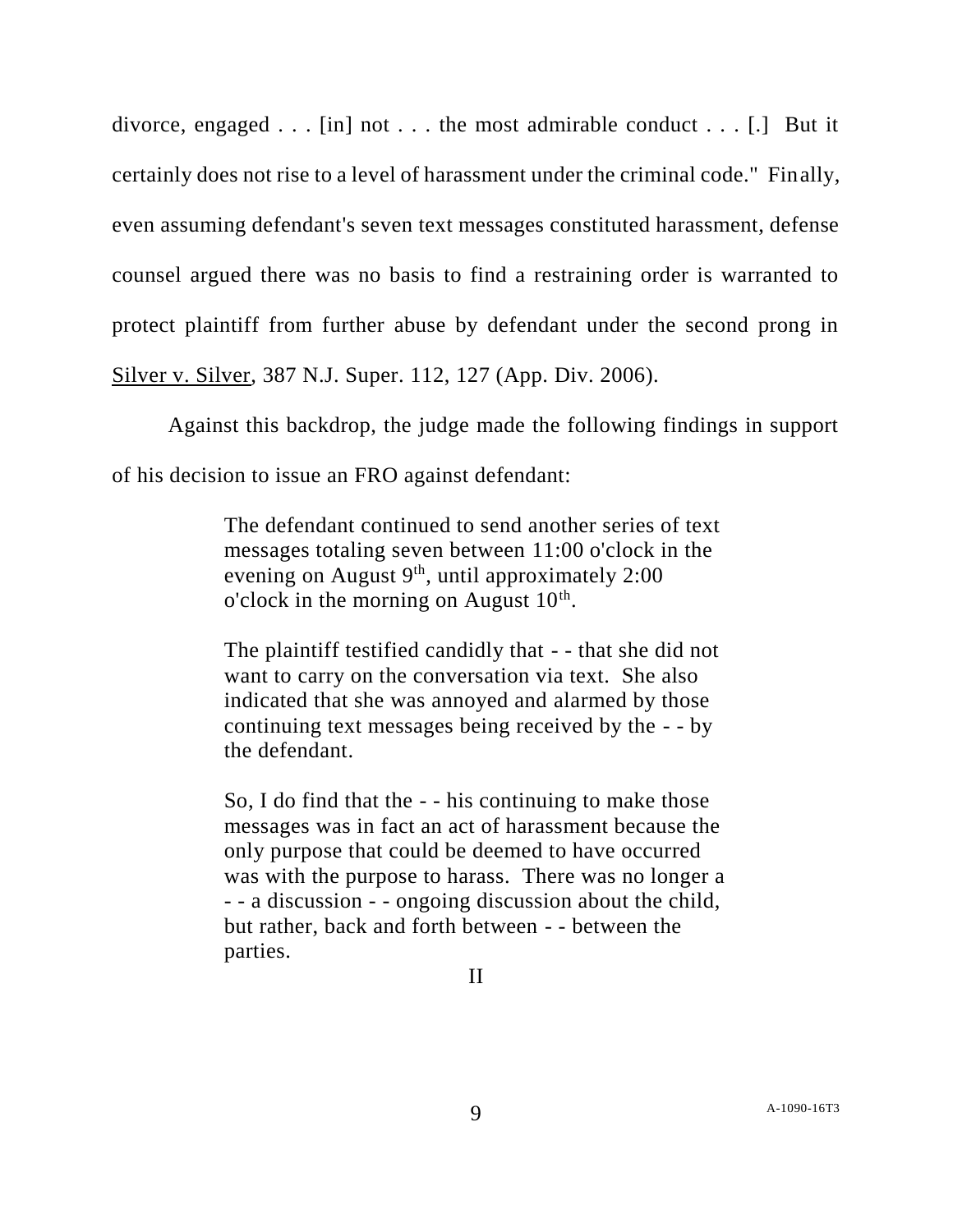We grant substantial deference to the factual findings made by a Family Part judge following a trial in a domestic violence matter, especially findings that are based on the judge's assessment of the credibility of a witness's testimony. Cesare v. Cesare, 154 N.J. 394, 411-12 (1998). This deference is rooted in the common sense notion that the trial judge "hears the case, sees and observes the witnesses, [and] hears them testify, [affording the judge] a better perspective than a reviewing court in evaluating the veracity of witnesses." Cesare, 154 N.J. at 412 (quoting Pascale v. Pascale, 113 N.J. 20, 33 (1988)). We will not disturb the "factual findings and legal conclusions of the trial judge unless we are convinced that they are so manifestly unsupported by or inconsistent with the competent, relevant and reasonably credible evidence as to offend the interests of justice . . . ." Rova Farms Resort, Inc. v. Investors Ins. Co. of Am., 65 N.J. 474, 484 (1974) (quoting Fagliarone v. Twp. of N. Bergen, 78 N.J. Super 154, 155 (App. Div. 1963)).

The PDVA complaint plaintiff filed against defendant on August 10, 2016 listed eighteen<sup>3</sup> different offenses that constitute a predicate act of domestic

l

 $3$  Effective January 17, 2014, the Legislature created the crime of cyberharassment, N.J.S.A. 2C:33-4.1. The Legislature also amended N.J.S.A. 2C:25-19 to include cyber-harassment as the nineteenth predicate act of domesticate violence. Defendant was not charged with this offense.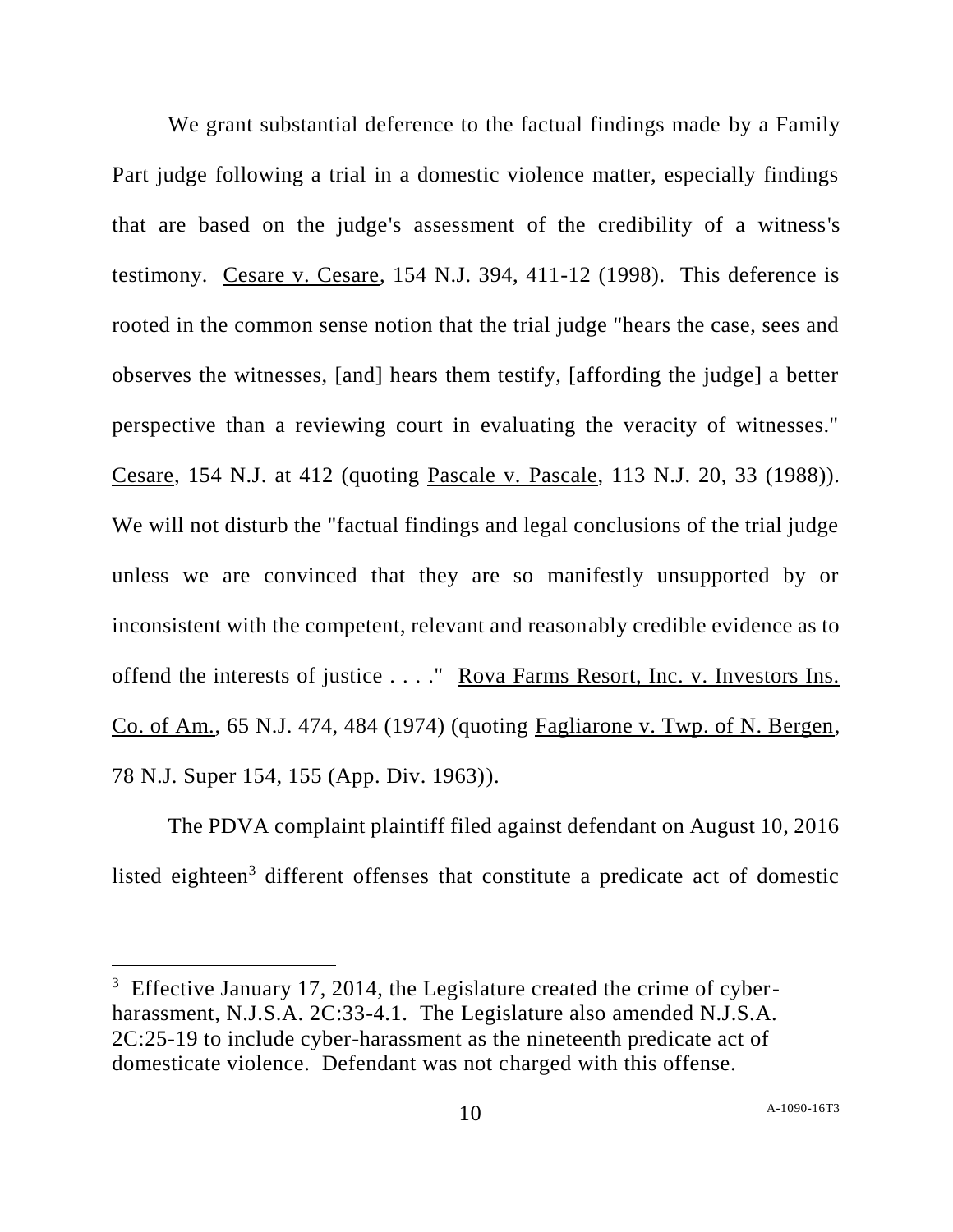violence under N.J.S.A. 2C:25-19. Based on plaintiff's description of defendant's conduct, the Family Part staff who prepared the complaint checked "harassment" as the relevant predicate act here. N.J.S.A. 2C:33-4 defines the petty disorderly offense of harassment as follows:

> [A] person commits a petty disorderly persons offense if, with purpose to harass another, he:

> a. Makes, or causes to be made, a communication or communications anonymously or at extremely inconvenient hours, or in offensively coarse language, or any other manner likely to cause annoyance or alarm;

b. Subjects another to striking, kicking, shoving, or other offensive touching, or threatens to do so; or

c. Engages in any other course of alarming conduct or of repeatedly committed acts with purpose to alarm or seriously annoy such other person.

Our Supreme Court has noted that:

harassment is the predicate offense that presents the greatest challenges to our courts as they strive to apply the underlying criminal statute that defines the offense to the realm of domestic discord. Drawing the line between acts that constitute harassment for purposes of issuing a domestic violence restraining order and those that fall instead into the category of "ordinary domestic contretemps" presents our courts with a weighty responsibility and confounds our ability to fix clear rules of application.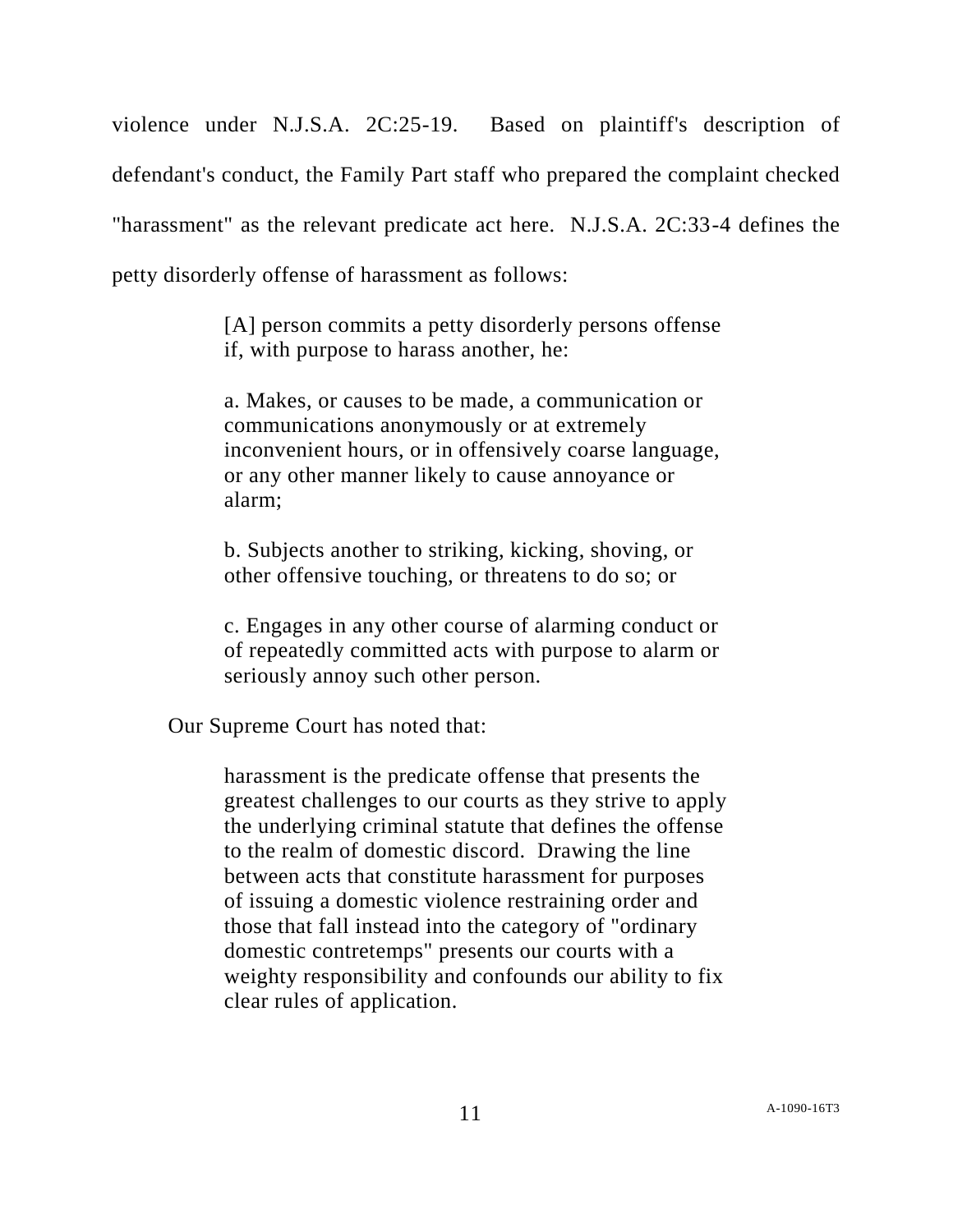## [J.D. v. M.D.F., 207 N.J. 458, 475 (2011) (citation omitted).]

Here, the facts show that since their divorce, the parties have been unable to communicate in an amicable fashion about matters related to their children. Both parties have adopted a highly combative, emotionally charged position when they interact as parents, presuming the other has acted or will act in bad faith. This hostility has affected their judgement to such an extent that facially innocuous events are transformed into plots to undermine the other parent's relationship with their children.

The trial judge's findings did not properly account for the parties' acrimony. The judge found defendant committed the predicate act of harassment when he "continued to send another series of text messages totaling seven between 11:00 o'clock in the evening on August 9, [2016] until approximately 2:00 o'clock in the morning on August 10, [2016]." However, plaintiff did not become aware of the existence of these text messages until she woke up on the morning of August 10, 2016. Despite this, the judge concluded that defendant's decision to continue to text plaintiff constituted harassment "because the only purpose that could be deemed to have occurred was with the purpose to harass."

N.J.S.A. 2C:33-4(a) defines harassment as "a communication or communications anonymously or at extremely inconvenient hours, or in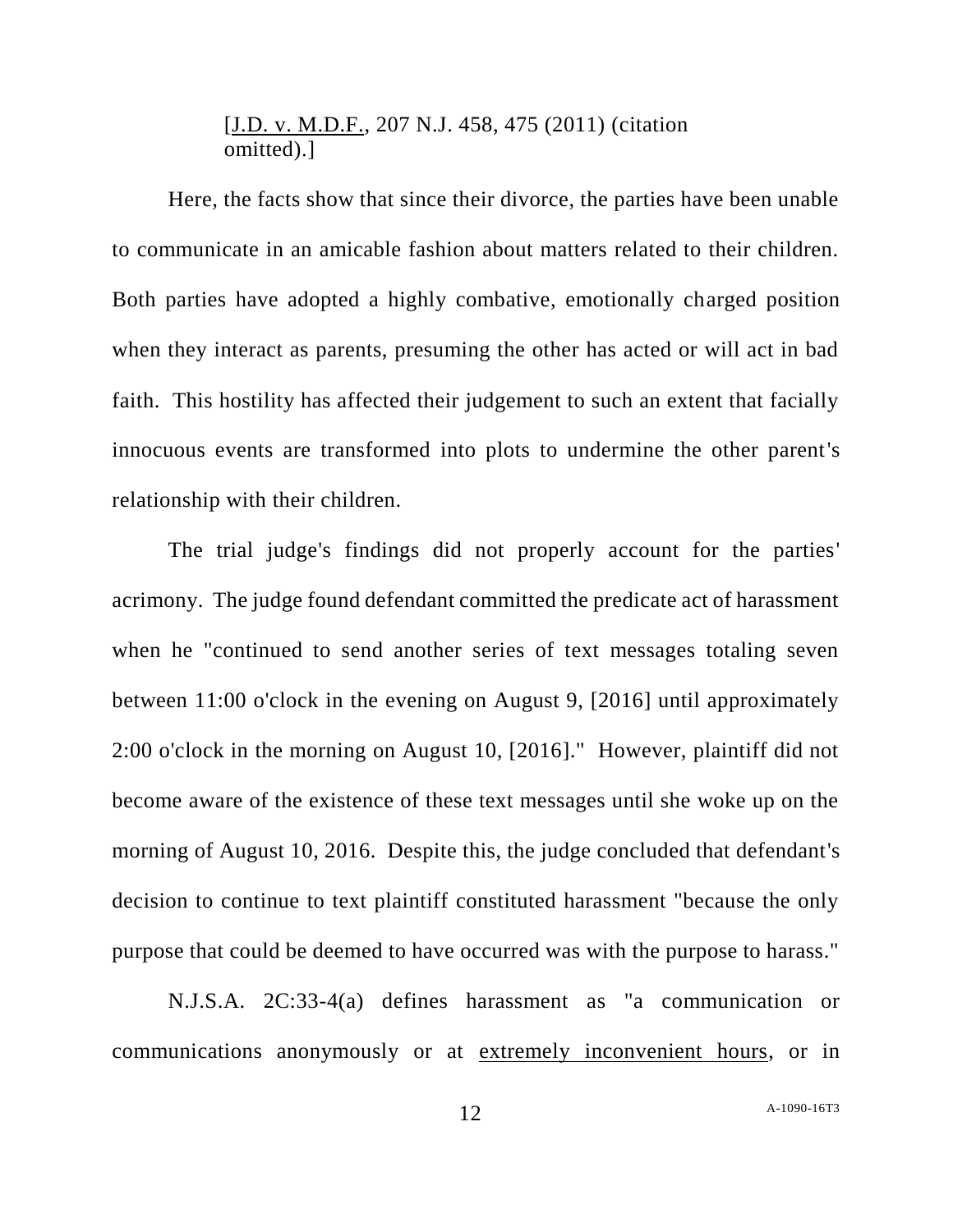offensively coarse language, or any other manner likely to cause annoyance or alarm." (Emphasis added). The facts here do not support the judge's inference that defendant sent these text messages with the purpose to harass plaintiff. The record does not disclose, and the judge did not make any findings about the content of these seven text messages. In L.M.F. v. J.A.F., Jr., 421 N.J. Super. 523, 535 (App. Div. 2011), this court addressed a case in which the defendant sent the plaintiff, his former wife, "eighteen text messages inquiring about their daughter's SAT scores." The judge granted the plaintiff's application for an FRO because the defendant sent "text messages to [the plaintiff] about something that did not need to be addressed at 6:50 a.m., but [the defendant] felt that need to do so . . . most importantly, that [the defendant] committed an act of harassment because he communicated with her in a manner that was likely to cause annoyance." Id. at 532.

In reversing the Family Part's decision and vacating the FRO in L.M.F. v. J.A.F., Jr., we noted the inherent risk of mischaracterizing post-marital contretemps as predicate acts of domestic violence in our technological age:

> The facts presented here exemplify the complexity of human interactions and the strain they place on Family Part judges as they struggle to distinguish between the cases that merit judicial intervention and those that do not. We conclude the evidence presented here shows only the convergence of modern technology and the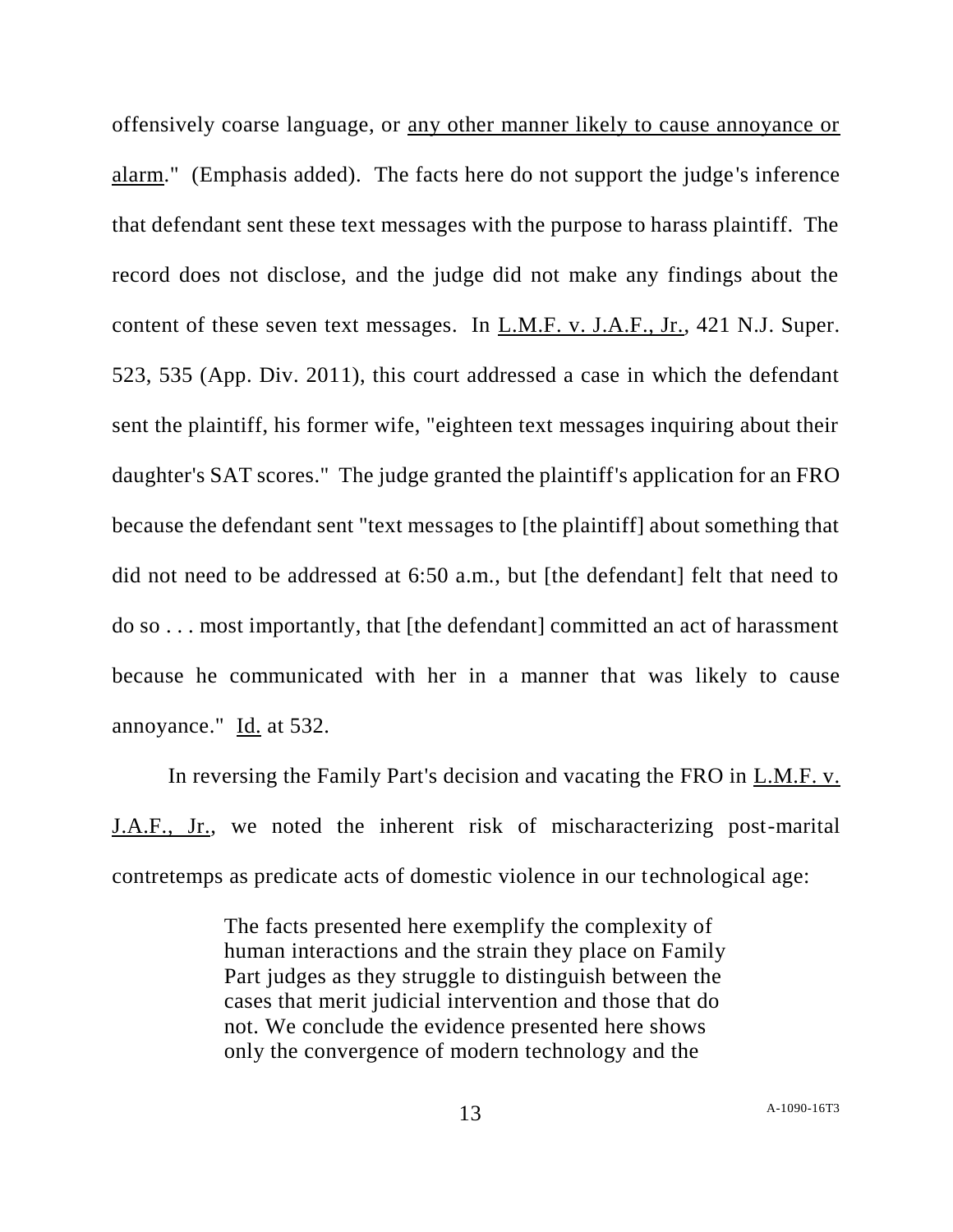foibles of human judgment. Our ability to instantaneously and effortlessly send electronic messages has created a gateway unfettered by reflection and open to rash, emotionally driven decisions. The ease and speed by which we transmit electronic messages has also created a commensurate expectation of an equally instantaneous response from the recipient.

Despite their decision to terminate their marriage, and in defendant's case to remarry, the parties' relationship as parents will never end. In an implicit recognition of this reality, the parties used texting as the primary means of communicating with each other concerning the welfare of their children. Both sides agreed that over the four years preceding this litigation, the subject matter of their text messages was always the children.

Given the emotional tension that seems to have remained following the divorce, texting provided an efficient means of exchanging information as parents, while avoiding the personal contact associated with a telephone call or a face-to-face encounter. The limited number of words that can be sent at any one time in a text message also minimized the risk for extraneous matters to interfere with the primary dialogue of parenting. Despite these qualities, texting is merely a tool, a means to an end. Without reasonable cooperation, texting can lead to the frustration and misuse we witness here.

[Id. at 534-35.]

The facts here are nearly identical to the salient facts that drove our analysis in L.M.F. v. J.A.F., Jr.. Here, however, there is far less evidence to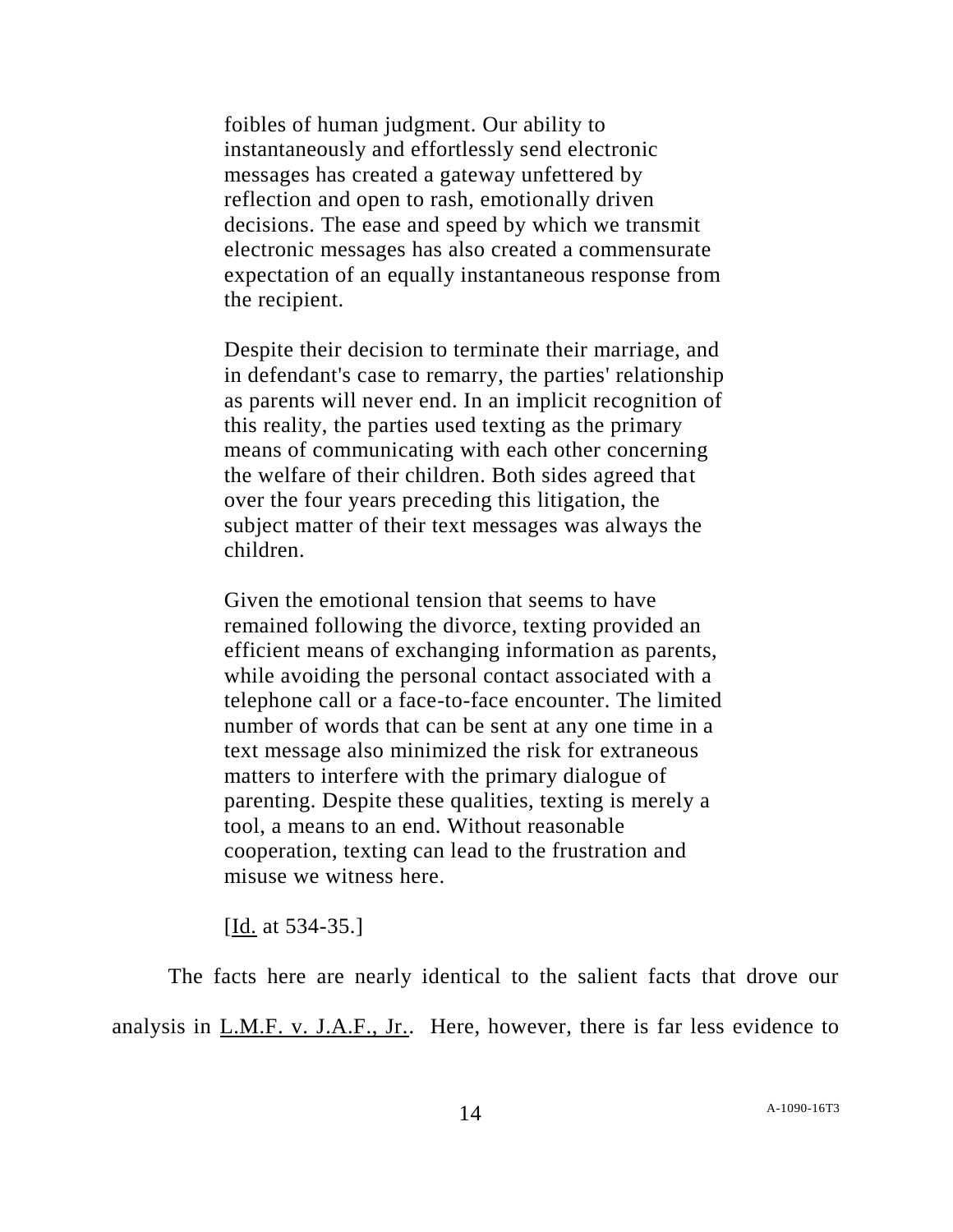support a finding of harassment under N.J.S.A. 2C:33-4(a). The record here does not disclose the content of the seven text messages defendant sent plaintiff. Furthermore, since defendant resides in California, it is highly unlikely he will have any direct physical contact with plaintiff. Plaintiff's nebulous testimony about defendant's alleged threat to report her unauthorized use of her work computer to her employer does not implicate the public policy concerns identified by the Legislature in the PDVA, N.J.S.A. 2C:25-18. Defendant did not introduce into evidence the actual text message nor read its content verbatim into the record. The constitutionality of the offense of harassment in a written message is predicated on the intent of the sender. As our Supreme Court recently reaffirmed:

> In cases based on pure expressive activity, the amorphous terms "alarming conduct" and "acts with purpose to alarm or seriously annoy" must be defined in more concrete terms consonant with the dictates of the free-speech clauses of our Federal and State Constitutions. Narrowly reading the terms alarm and annoy—as we have done in past cases involving subsection (a) of N.J.S.A. 2C:33-4—will save the statute from constitutional infirmity.

[State v. Burkert, 231 N.J. 257, 284 (2017) (citation omitted).]

Without knowing the actual words defendant wrote, there is insufficient evidence to infer an intent to harass. Finally, even if plaintiff had proven the